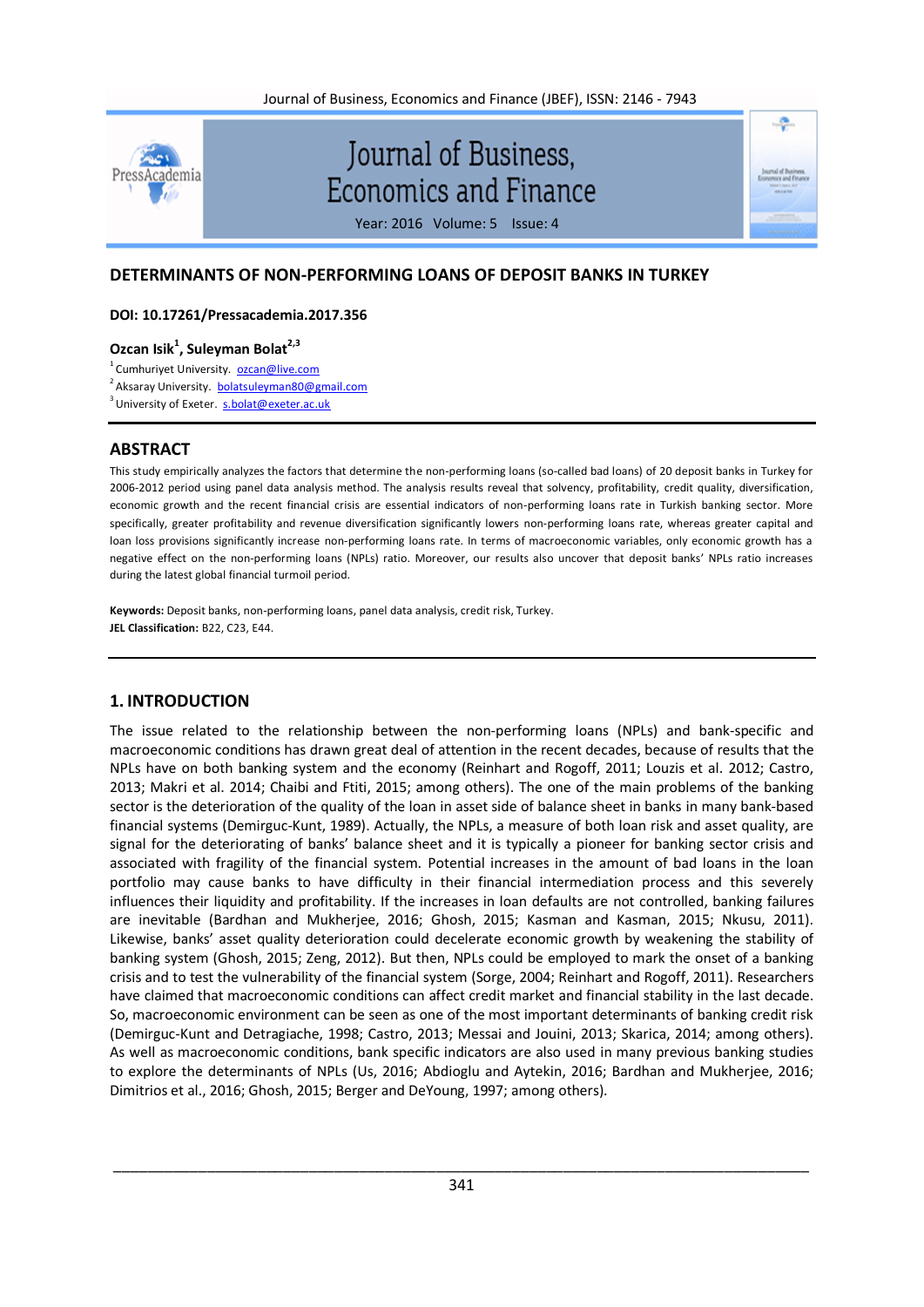We intend to understand this link between the macroeconomic developments, specific banking variables and the NPLs for Turkish banking industry in this paper. Our study contributes to the existing banking literature by investigating strictly regulated banking industry in Turkey. More specifically, as far as we know, our study is the first to examine the link between unemployment rate and income diversification and NPLs for Turkish banking system. Second contribution of our study is methodological. We lagged all of bank-specific variables by one year to cope with endogeneity issue in the traditional panel data models, i.e., the pooled-OLS, fixed-effects (FEs) and random effects (REs) models. Thirdly, because of the fact that the sample time period (2006-2012) we have selected contains the latest global economic crisis, the influence of this crisis on NPLs of Turkish deposit banks is also analyzed by way of a dummy crisis variable. Estimation results obtained from our study seem to imply that bank capitalization and loan loss provisions exert positive and significant influence on the NPLs, whereas profitability and income diversification are negatively associated with the NPLs. As for the impact of macroeconomic indicators, the results show that while there is a negative and significant relationship between economic growth and the NLPs, unemployment and inflation rate have no significant effect on the NPLs of deposit banks. The rest of this study is organized as follows. Section 2 overviews the literature review, our data and methodology used are presented in sections 3 and 4, respectively. Section 5 presents the empirical results and finally we present our conclusions in section 6.

### **2. LITERATURE REVIEW**

There are lots of empirical studies which examine the effect of banking sector factors and macroeconomic determinants on the non-performing loans. Berger and DeYoung (1997) investigate four bank managementrelated hypotheses, which are related to the link among loan quality, cost efficiency and bank capital using Granger-causality techniques. Their results shows the bad management and moral hazard hypotheses were explaining an important part of the bad loans. Based on a sample of 46 banks from 12 countries in the MENA region during 2002-2006, Boudriga et al. (2009) examine how bank specific, institutions and business environment and macroeconomic environment indicators influence on the rate of the NPLs in the MENA region employing a random effects regression analysis. They report that the institutional environment, bank capital, loan loss provisions, credit growth, foreign participation are significantly associated with problem loans. Using a sample of 9 Greek deposit banks between the years 2003:Q1-2009:Q3, Louizis et al. (2012) analyze the factors influencing the ratio of the NPLs using the Blundell–Bond system GMM estimator. According to empirical results, They conclude that economic growth, the unemployment, public debt, and interest rate and profitability measured by ROE have a considerable influence on the ratio of NPLs of Greek banks for all loan classes (i.e. business, consumer and mortgage loans).The relationship between the macroeconomic variables and the banking credit risk measured by the ratio of non-performing loans to total loans in 5 European countries (namely, Greece, Ireland, Italy, Portugal and Spain) between 1997:Q1 and 2011:Q3 is investigated by Castro (2013) using dynamic panel data approaches. The empirical findings suggest that the credit risk represented by NPLs is negatively and significantly correlated with GDP growth, the share price indices and the housing prices, whereas it is positively and significantly correlated with the unemployment rate, interest rate, real exchange rate, and credit growth. Moreover, the author observes a considerable rise in the NPLs during the latest economic crisis period. Exploring the effects of macroeconomic indicators on the ratio of the NPLs in the 28 EU countries over the period of 2000-2013, Angela and Irina (2013) find that the real GDP growth rate, unemployment, domestic credit, government budget balance, and public debt are statistically significant in NPLs equations. Curak et al. (2013) empirically examine determinants of NPLs using a sample of 69 banks from 10 different countries in the banking industry of Southeastern Europe during 2003-2010. The results obtained from GMM estimation indicate that the credit risk measured by the NPLs ratio is influenced by bank-specific indicators like bank size, profitability measured by the ratio of net income to total assets and bank capital. Moreover, the NPLs ratio is affected by macroeconomic indicators such as economic growth, inflation and interest rate. Based on panel data for 9 Central, Eastern and Southeastern European (CESEE) countries over the period 2004-2012, Jakubik and Reininger (2013) study the determinants of the NPLs by using GMM estimations. They find that real GDP growth and national stock price index reduce the level of the NPLs, while a nation's exchange rate, private credit-to-GDP and past NPLs increase present period's NPLs. Messai and Jouini (2013) examine the issue for 85 banks that contain Italy, Greece and Spain, respectively, over the period from 2004 to 2008. They report that economic growth and bank profitability decrease the NPLs ratio, whereas real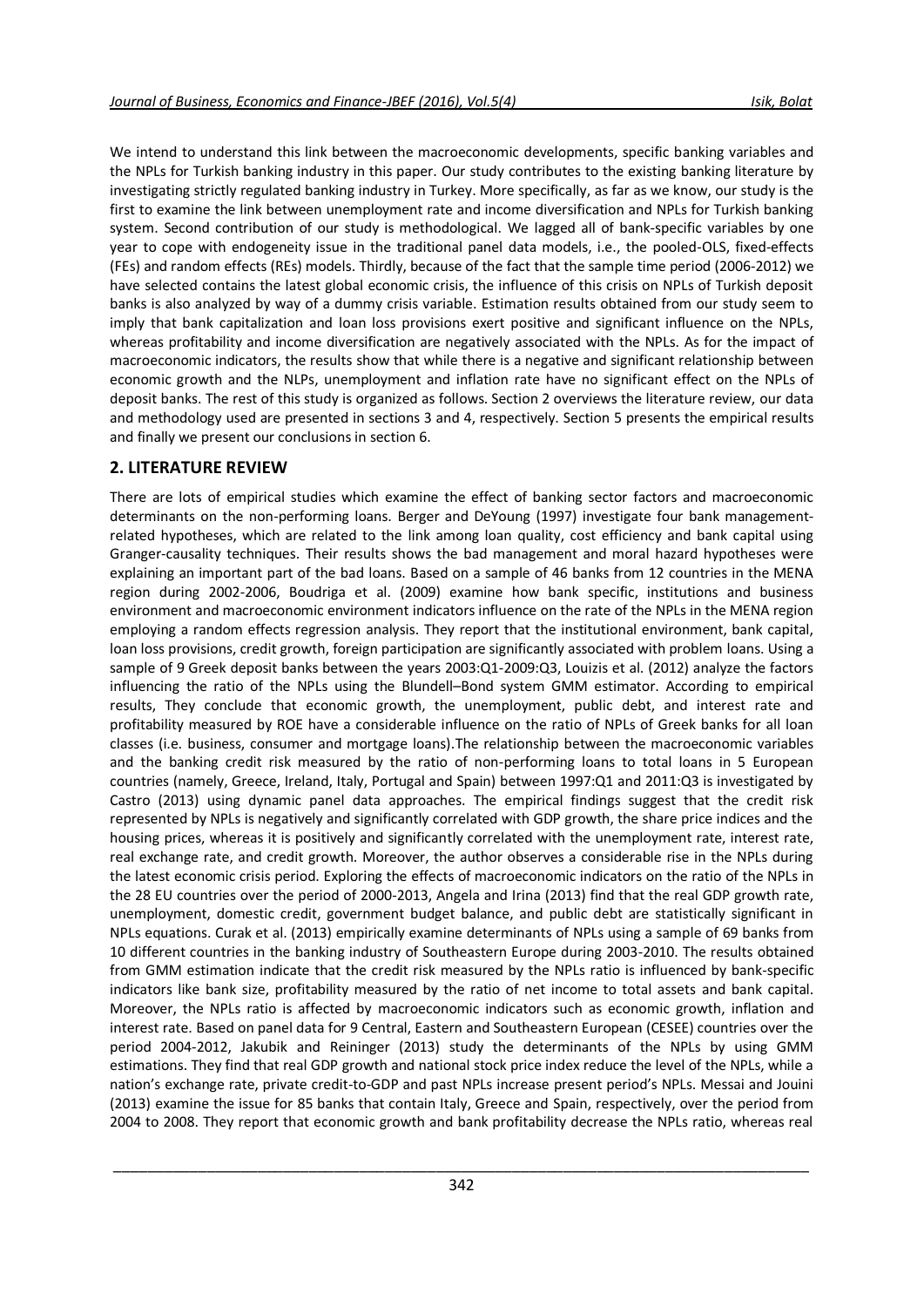interest rates, unemployment rates, and the quality of poor credit affect NPLs of banks positively. Using data of Eurozone's banking systems over 2000-2008, Makri et al. (2014) test the factors driving the NPL ratio in 14 different countries by using difference GMM estimation. They conclude that reveal strong correlations between ratio of the NPLs and various macroeconomic factors such as economic growth, public debt and unemployment and bank-specific indicators such as past NPLs rate, bank capital, and profitability measured by return on equity. Skarica (2014) explores the macroeconomic factors affecting the level of the NPLs using a fixed effects estimator for quarterly data for the period of 2007-2012 in 7 Central and Eastern European countries. The empirical results suggest both unemployment and inflation increase the development of NPLs, while real GDP growth has a negative effect on the NPLs. In a study on the French (market-based economy) and German (bank-based economy) banking industry, Chaibi and Ftiti (2015) empirically analyses what determines the non-performing loans of commercial bank operating in both economies belong to the same euro area for the period of 2005-2011 by using GMM and Roodman estimations. According to dynamic panel regressions results, Lagged NPLs' ratio, Loan loss provisions, Inefficiency, leverage, bank size, profitability represented by ROE are significant bank-specific determinants of NPLs. Their findings also show that for the inflation, GDP growth, Interest rate, unemployment, and exchange rate are significant macro-economic drivers of NPLs. Based on data of commercial banks from 15 euro-area countries for the period 1990:Q1-2015:Q2, Dimitrios et al. (2016) investigate the main determinants of non-performing loans by employing GGM estimator. Their empirical study is the first empirical study which investigates the role of taxation on the personal income and the output gap. They report that past NPLs, ratio of loans to deposits, profitability, unemployment, economic growth, debt, taxation and output gap are the main determinants of NPLs. In Indian banking sector between the years 1995–2011, Bardhan and Mukherjee (2016) focus on analyzing the effect of bank-specific indicator on the non-performing assets (NPAs) by using the System GMM technique. They report that the NPAs, bank size, inflation, and exchange rate in the next period influence the current NPAs positively, while bank capital, profitability, GDP growth in the next period influence the current NPAs negatively.

Other hand, there are several studies which investigate the effect of banking sector factors and macroeconomic determinants on the non-performing loans in Turkish literature. On Turkish banking system, İskenderoğlu and Tomak (2013) make an analysis that contains 15 deposit banks between the years 2002-2012 by using GMM estimator. They conclude that increases in the ratio of fixed assets to total asset and past NPLs are associated with a higher level of non-performing loans. Using static and dynamic models, Vardar (2015) finds that bank specific (size, liquidity, Lending, the ratio of off-balance sheet items to total assets) and macroeconomic indicators (growth of GDP and interest rate) are leading determinants of the rate of NPL of deposit banks for the period from 2002 to 2012. Investigating what determines the NLP rate of 26 Turkish deposit banks between 2002-Q4 and 2013-Q1, Yağcılar and Demir (2015) find that being listed in stock market, bank size, loans-to- total deposits ratio, liquidity risk and profitability. They are negatively associated with the NPLs, whereas foreign banks dummy variable, bank capital, economic growth and interest rates are positively related to the NPLs. Another study from Turkish banking industry, Kasman and Kasman (2015) report that economic growth, the ratio of loans to total assets bank size and the 2008 financial crisis are main determinants of NPLs over the period 2002–2012 in a recent study by Us (2016), analyzing the determinants of non-performing loans of deposit banks before and after the global economic crisis over the period from 2002Q4 to 2015Q4. The author reports that the NPLs rate is mostly influenced by bank-specific indicators before the crisis. However, the influences of these indicators disappear after the crisis. Besides, the association between bank-specific and macroeconomic factors and NPLs of 22 commercial banks from Turkey between the years 2002 to 2014 is explored in another recent study by Abdioglu and Aytekin (2016). Authors conclude that while past NPLs, net interest margin, capital adequacy ratio and bank capital have negative influences on NPLs, the ratio of loans to deposits using dynamic panel estimators in their study. The ratio of other operating expenses to total operating revenue, interest applied to loans and non-interest income-to-total assets ratio has positive influences on NPLs.

## **3. DATA**

Following Us (2016), Chaibi and Ftiti (2015), Makri et al. (2014) and Curak et al. (2013), non-performing loans (NLPs), dependent variable, is calculated as the ratio of non-performing loans (gross) to total loans. Some Independent variables such as macroeconomic and bank-specific variables commonly employed in studies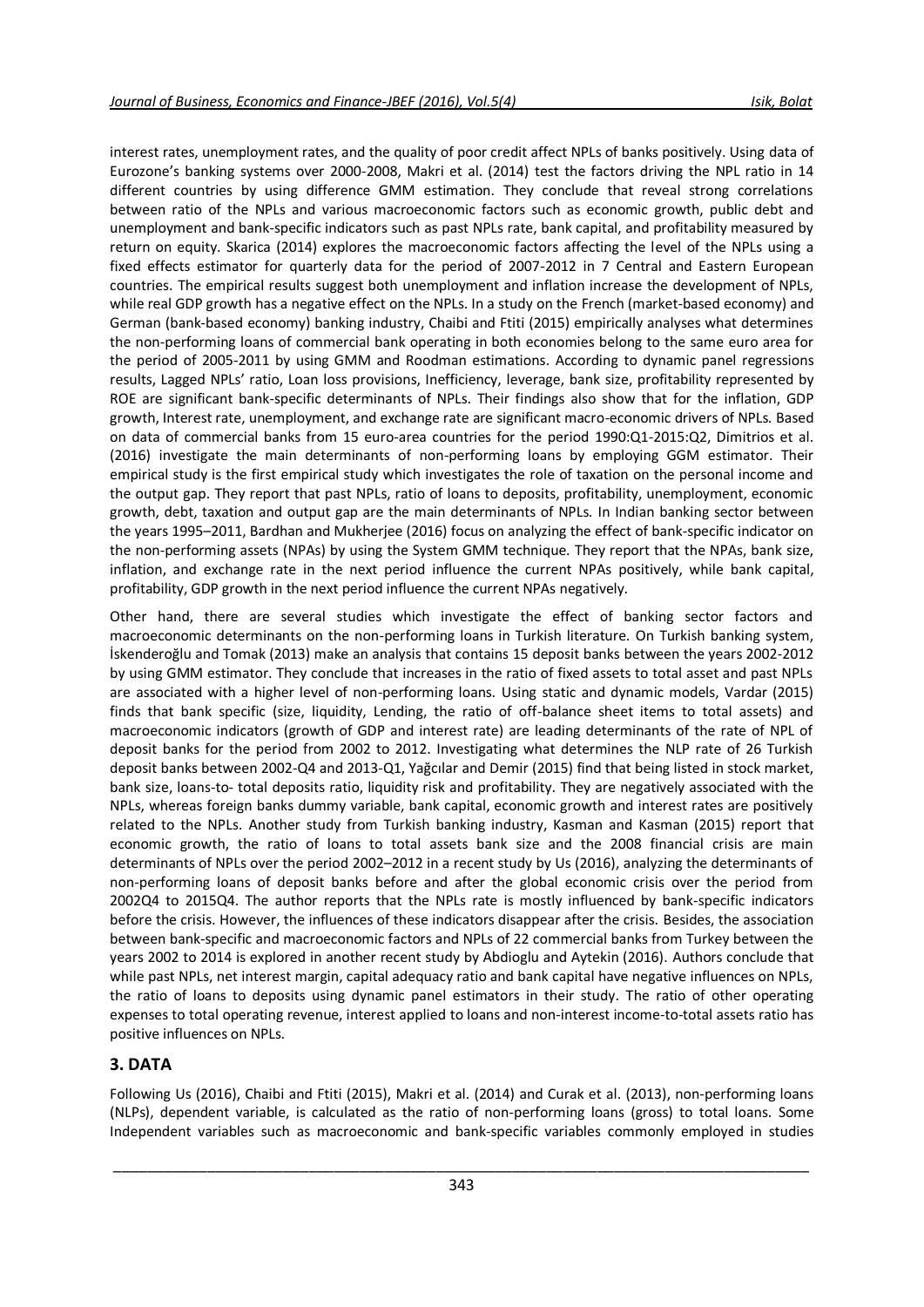regarding non-performing loans are included in the analysis. Our study includes the size of banks (BS) variable in our models to investigate the link between bank size and NPLs. Larger banks have more resources to make risk assessment efficiently, which resulting in dampening of asymmetric information. Additionally, larger banks having better diversification opportunities may also engage in more risky activities (Curak et al., 2013; Baselga-Pascual et al. 2015). As a consequence, we expect that the size has a positive influence on the NPLs of banks. Equity capital (EQTA) calculated as the ratio of shareholders' equity to total assets is regarded as banks' internal strength to absorb a variety of shocks especially during unstable macroeconomic conditions. Lower capitalized banks are more likely to take more risky credit activities, which ends up with an increase in problem loans (Makri et al., 2014; Ghosh, 2015). The ROA employed in this study as a profitability measure is considered as an important bank-specific determinant of ratio of the NPLs. The level of profitability in banks is influenced by their risk-taking behavior. Banks with more profitability tends to have less incentive to engage in more risky lending activities than the optimal level, leading to higher NLPs (Louzis et al., 2012; Curak et al., 2013; Makri et al., 2014; Dimitrios et al. 2016).Therefore, the link between profitability ratio and NPLs ratio is expected to be negative. Lending ratio (LTA) presented by the ratio of loans and receivables to total assets is also one of the investigated bank-specific variables in this study. This ratio is considered to be a crucial driver of credit risk. As the total loans-to-total assets ratio grows faster, conditions concerning credit standard weaken and thus stringent loan contract standards are more likely to end up with a high level of credit risk (Baselga-Pascual et al. 2015; Ghosh, 2015; Us, 2016). As a result, the lending is expected to be positively related to NPLs. We included credit quality variable, which demonstrates the link between credit quality and bad loans. As suggested by Chaibi and Ftiti (2015), predicting high levels of capital loss, banks are more likely to make higher provisions, which results in potentially higher credit risk. Thus problem loans in loans portfolio of banks increase banks' NPLs ratio. A positive relationship between provision for loan losses and NPLs is expected. The other bankspecific variable included in the regression model is income diversification (NII). Banks with diversified assets portfolios are more likely to avoid riskier behavior. Banks' diversification opportunities improve quality of loan and minimize credit risk. Besides, trusting varied types of revenue could cause banks to decline loans opportunities for lower quality borrowers (Hu, Yang and Yung-Ho, 2004; Louzis et al., 2012; Ghosh, 2015). Hence Income diversification variable is expected to exhibit negative association with the NPLs of banks.

With regard to macroeconomic factors used in this study, we used the growth rate of GDP to control for macroeconomic cycle, economic environment and to capture the economic activity of government. We expect a negative effect of the growth of real GDP on NPLs and negatively associated with NPLs in this study. If the economy of a country expands, the income of corporate borrower increases and they have powerful ability to service their loans and debts. The increases of growth rate means that it generally shows the rise of economic and financial stability. Otherwise, if the growth rate of GDP shrinks in an economy, so, credit is widened to lowquality debtors and this situation causes to an increase in NPLs tend in the end (Makri et al. 2014; Vardar, 2015; Ghosh, 2015; Bardhan and Mukherjee, 2016). We also employ the unemployment rate to dominate for macroeconomic cycle and economic environment which defines the behavior of the credit risk. The effect of increase of the unemployment rate on the NPLs is expected to be positive. Firstly, the unemployment cause to decrease the cash flow of households and it leads to make a lower consumption in the economy. Other hand, the unemployment rate also influences firm' cash flow and causes to decline of their production (Louzis et al., 2012; Makri et al. 2014; Chaibi and Fititi, 2015; Dimitrios et al., 2016). Finally it leads fragile debt position and then a rising an unemployment cause to extend in NPLs. Interest rate measured by percentage change of consumer price index is regarded as another macroeconomic driver of NPLs. Theoretically, a rise in interest rate may cause the repayment capacity of borrowers to weaken, which ends up with to a higher level of NPLs rate (Nkusu, 2011; Curak et al., 2013; Castro, 2013; Škarica, 2014; Ghosh, 2015; Bardhan and Mukherjee, 2016). So, we expect that the inflation rate has a positive influence on the NPLs of banks.

## **4. METHODOLOGY**

Our goal is to determine the factors that influence non-performing loans rate of Turkish deposit banks for the period of 2006-2012. Our sample contains 20 deposit banks and other deposit banks operating in Turkey are dropped from our sample on account of missing values or inconsistencies. Annual financial data for deposit banks is mostly obtained from the Turkish Banking Association (TBA), the macroeconomic variables, namely inflation rate, economic growth rate and unemployment rate are taken from the Central Bank of the Republic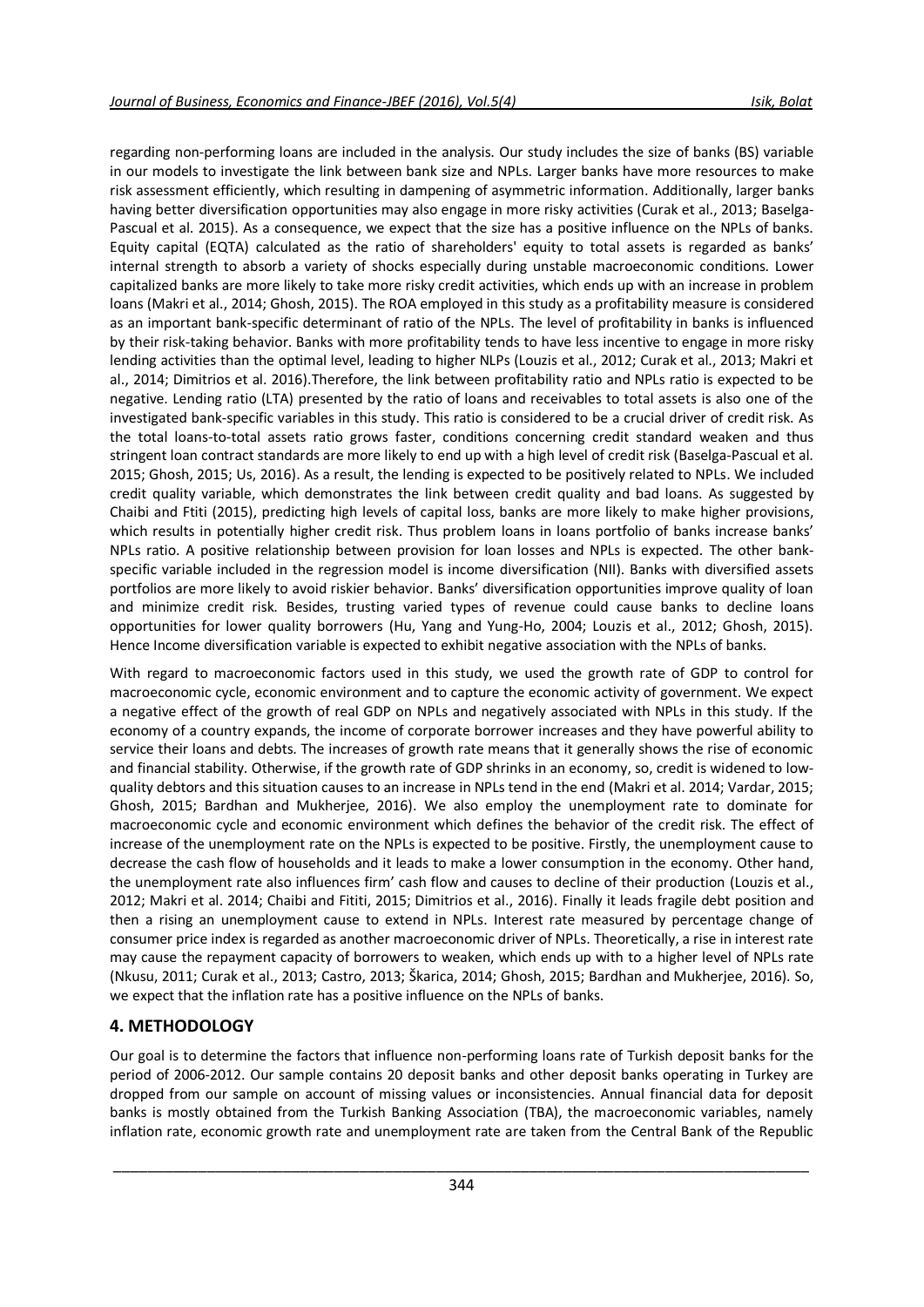of Turkey (CBRT) database. The following econometric model which is similar to that of Ghosh (2015), Baselga-Pascual et al. (2015), Makri et al. (2014) and Curak et al. (2013) is used to investigate the factors influencing non-performing loans rate of deposit banks in Turkey:

$$
NPLs_{it} = \alpha_0 + \alpha_1 BSV_{it-1} + \alpha_2 MEV_t + \alpha_3 CRISIS_t + \mu_i + \epsilon_{it}
$$
\n(1)

In this specification,  $NPLs_{it}$  is the independent variable employed to measure the ratio of non-performing loans of bank i at year t; αis a constant term;  $BSV_{it-1}$  donates bank-specific variables; MEV<sub>t</sub> refers to macroeconomic variables;  $CRISIS_t$  represents a crisis dummy variable that takes the value 1 if the years are equal to 2007, 2008 and 2009, otherwise 0.  $\mu_i$  is unknown bank-specific effect and  $\epsilon_{it}$  is a random disturbance; the coefficients  $\alpha_1, \alpha_2$  and  $\alpha_3$  are the parameters to be estimated. Furthermore, all bank-specific variables are lagged by one year to address endogeneity issue. The definition and summary statistics for the variables employed in Equation (1) to explore the association between bank-specific and macroeconomic indicators and NPLs in Turkish banking system are presented in Table 1, Table 2 and Table 3, respectively.

| <b>Name of Variables</b>         | Symbol        | <b>Description</b>                                                                            |
|----------------------------------|---------------|-----------------------------------------------------------------------------------------------|
| Panel A: Dependent variable      |               |                                                                                               |
| Non-performing loans             | <b>NPLs</b>   | Non-performing loans (gross) over total loans                                                 |
| Panel B: Bank-specific variables |               |                                                                                               |
| Bank size                        | BS.           | Natural log of total assets                                                                   |
| Bank capital                     | EQTA          | Shareholders' equity over total assets                                                        |
| Profitability                    | <b>ROA</b>    | Net income over total assets                                                                  |
| Lending activity                 | LTA           | Total loans and receivables over total assets                                                 |
| Credit quality                   | <b>PLLTA</b>  | Provision for loan losses over total assets                                                   |
| Revenue diversification          | NII           | Non-interest income over total assets                                                         |
| Panel C: Macroeconomic variables |               |                                                                                               |
| Inflation                        | <b>INF</b>    | Annual inflation rate (CPI, year by year % change)                                            |
| Economic growth                  | <b>GDP</b>    | Annual real GDP growth rate                                                                   |
| Unemployment                     | <b>UNEMP</b>  | Annual unemployment rate                                                                      |
| Panel D: Crisis control variable |               |                                                                                               |
| Global economic crisis           | <b>CRISIS</b> | Dummy variable that takes the value of 1 if the years<br>are 2007, 2008 and 2009, 0 otherwise |

**Table 1: Definition of the Variables**

Descriptive statistics for the bank-specific and macro-economic variables employed in this study between the years 2006-2012 are reported in Table 2. The mean (median) of NPLs ratio of banks in our sample is 4.23% (3.69%).The maximum value of NPLs ratio is 0.77%, whereas the minimum value of this ratio is 19.27%. In comparison with NPLs in banking sector of some developed and developing countries, the mean value of NPLs ratio for banks in Turkey is relatively smaller when compared to those reported by Bardhan and Mukherjee (2016) for banks in India (4.5%), Chaibi and Ftiti (2015) for banks in France (5.82%) and Germany (4.36%), Ashraf et al. (2016) for banks in Pakistan (12.32%), Sawada (2013)for banks in Japan (5.77%) and Hu, Yang and Yung-Ho (2004) for banks in Taiwan (4.76%).

The mean (median) of BS in our sample banks is 9.6259 (9.7349) with a range between 12.0751 and 6.2653. The mean (median) of EQTA of banks in our sample is 13.27% (12.3) with a minimum of 6.7% and a maximum of 49.2%. ROA's mean (median) value is 1.76% (1.64). While the minimum value of this ratio is 0.49%, the maximum value is 8.02%. The mean (median) of LTA of banks in our sample is 54.32% (58.54%), with a minimum of 3.61% and a maximum of 76.21%. The mean (median) of sample banks' PLLTA ratio is 1.07% (0.9%), with a range between 0 and 3.8%. On NII, the mean (median) of this variable is 2.29% (1.79%), with a minimum of 2.56% and a maximum of 22.12%. As far as macroeconomic variables are concerned, the average (median) value of INF, GDP and UNEMP in Turkey is 8.23% (8.39%), 3.93% (4.67), 10.51% (9.9), respectively.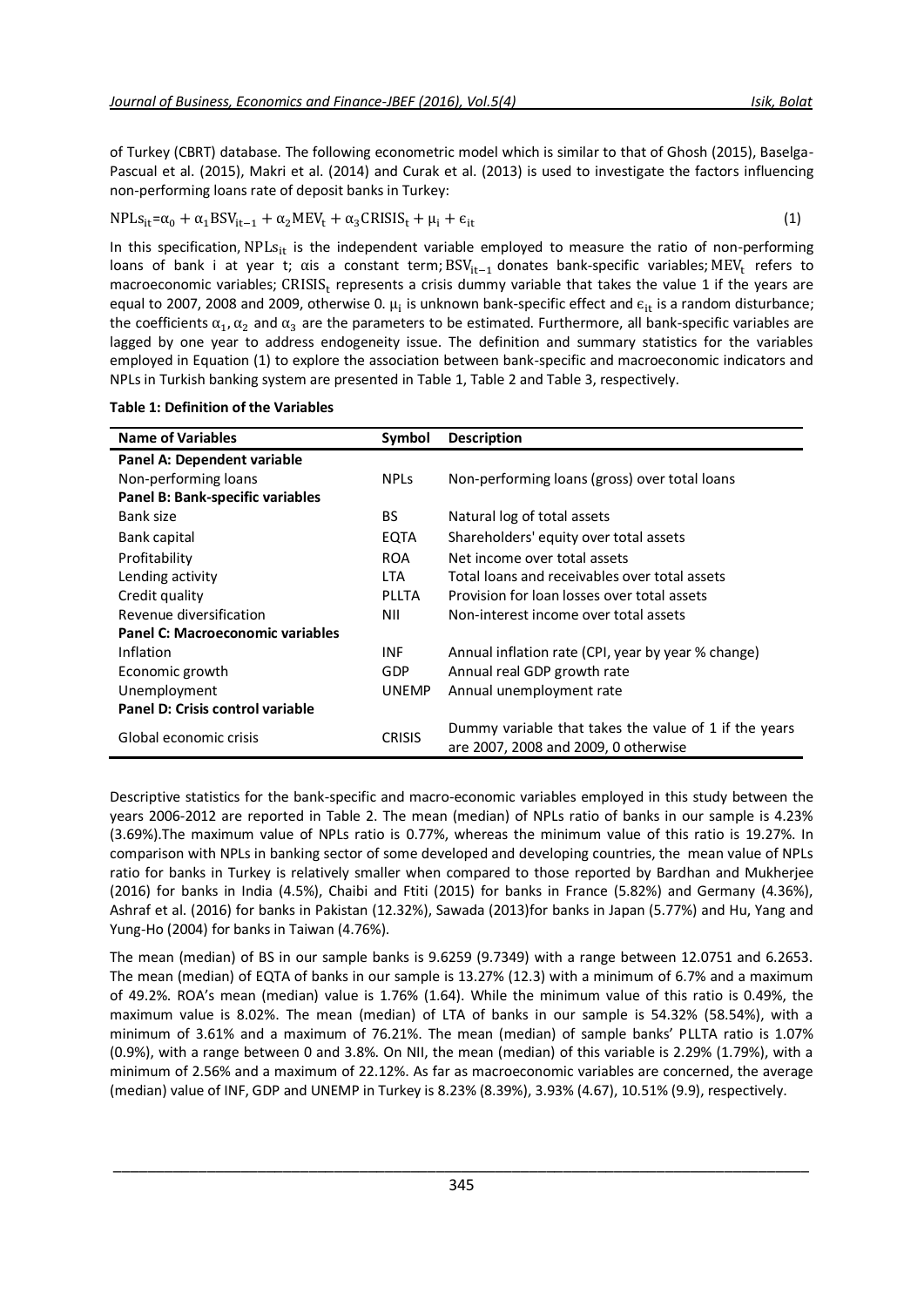| Variable      | Mean   | <b>P50</b> | Std.  | Min      | Max     | N   |
|---------------|--------|------------|-------|----------|---------|-----|
|               |        |            | Dev.  |          |         |     |
| <b>NPLS</b>   | .0423  | .0369      | .0278 | .0077    | .1927   | 133 |
| BS            | 9.6259 | 9.7349     | 1.636 | 6.2653   | 12.0751 | 140 |
| <b>EQTA</b>   | .1327  | .123       | .0562 | .0670    | .4920   | 140 |
| <b>ROA</b>    | .0176  | .0164      | .0119 | $-.0049$ | .0802   | 140 |
| <b>LTA</b>    | .5432  | .5854      | .1551 | .0361    | .7621   | 140 |
| PLLTA         | .0107  | .0090      | .0076 | $\Omega$ | .0380   | 140 |
| NII           | .0229  | .0179      | .0276 | $-.0256$ | .2212   | 140 |
| <b>CRISIS</b> | .4286  | $\Omega$   | .4966 | $\Omega$ | 1       | 140 |
| <b>INF</b>    | .0823  | .0839      | .0173 | .0616    | .1045   | 140 |
| GDP           | .0393  | .0467      | .0466 | $-.0483$ | .0916   | 140 |
| <b>UNEMP</b>  | .1051  | .0990      | .0143 | .0900    | .1270   | 140 |

**Table 2: Descriptive Statistics for Variables**

**Notes:** Variable BS represented by banks size is in logarithmic form. See Table 1 for definition of the rest of the variables.

The evolution of the mean values of the bank specific and macroeconomic variable in each year is presented in Table 3. When we look at the means of the variables in Table 3, we see that while the mean values of the NPLs ratio and the PLLTA ratio increase between the years 2007-2009, the mean value of the LTA ratio decreases in the same time period. Both the increases in the NPLs and the PLLTA ratios and the decreases in the LTA ratio are attributable to the global financial crisis, which begins around mid-2007. These results confirm that the latest global economic crisis has increased the level of the NPLs in a large number of developed and developing countries (Makri et al. 2014; Ghosh, 2015; Baselga-pascual et al. 2015). For this reason, we employ the crisis dummy variable in Equation (1) to investigate whether or not the global economic crisis variable has an influence on deposit bank's NPLs ratio.

| Year | Obs. | <b>NPLs</b> | BS       | <b>EOTA</b> | <b>ROA</b> | <b>LTA</b> | <b>PLLTA</b> | <b>NII</b> | <b>INF</b> | <b>GDP</b> | <b>UNEMP</b> |
|------|------|-------------|----------|-------------|------------|------------|--------------|------------|------------|------------|--------------|
| 2006 | 19   | .0352       | 22723.15 | .1123       | .0190      | .4788      | .0091        | .0343      | .0965      | .0217      | .0950        |
| 2007 | 20   | .0310       | 26220.40 | .1382       | .0225      | .5413      | .0090        | .0320      | .0839      | .0877      | .0990        |
| 2008 | 20   | .0399       | 33070.35 | .1405       | .0165      | .5323      | .0120        | .0231      | .1006      | .0916      | .1270        |
| 2009 | 20   | .0669       | 36318.74 | .1450       | .0202      | .5233      | .0188        | .0245      | .0653      | $-.048$    | .1260        |
| 2010 | 20   | .0488       | 45308.05 | .1315       | .0156      | .5574      | .0082        | .0194      | .0640      | .0066      | .1060        |
| 2011 | 20   | .0389       | 54955.45 | .1215       | .0117      | .5723      | .0071        | .0131      | .1045      | .0467      | .0900        |
| 2012 | 20   | .0366       | 61352.00 | .1423       | .0174      | .5966      | .0111        | .0144      | .0616      | .0689      | .0930        |

**Notes:** This table reports the mean values of the bank specific and macroeconomic variables over the sample period. See Table 1 for variable definitions.

## **5. FINDINGS AND DISCUSSIONS**

Correlations between dependent and independent variables are reported in Table 4. As reported in Table 4, the correlation matrix of variables used in this study indicates statistically significant correlations between all the regressors and NPLs ratio except for BS, ROA and LTA. More specifically, EQTA, PLLTA and NII are positively and significantly correlated with NPLs. Similarly, the same holds true for UNEMP. The correlation coefficients between NPLs and the other macroeconomic variables (INF and GDP) are negative and statistically significant. BS, ROA and LTA are not significantly associated with NPLs. As shown in Table 4, the maximum sample correlation value is .68, showing that there is no sign of multicollinearity among the regressors. As presented in the last column of Table 4, the VIF values regarding regressors range from 1.18 to 3.21. These results also show that VIF values are well below the acceptable upper limit of 10 (Guajarati, 2004). As a consequence, we can deduce that the multicollinearity among the independent variables is not a serious issue in Equation (1).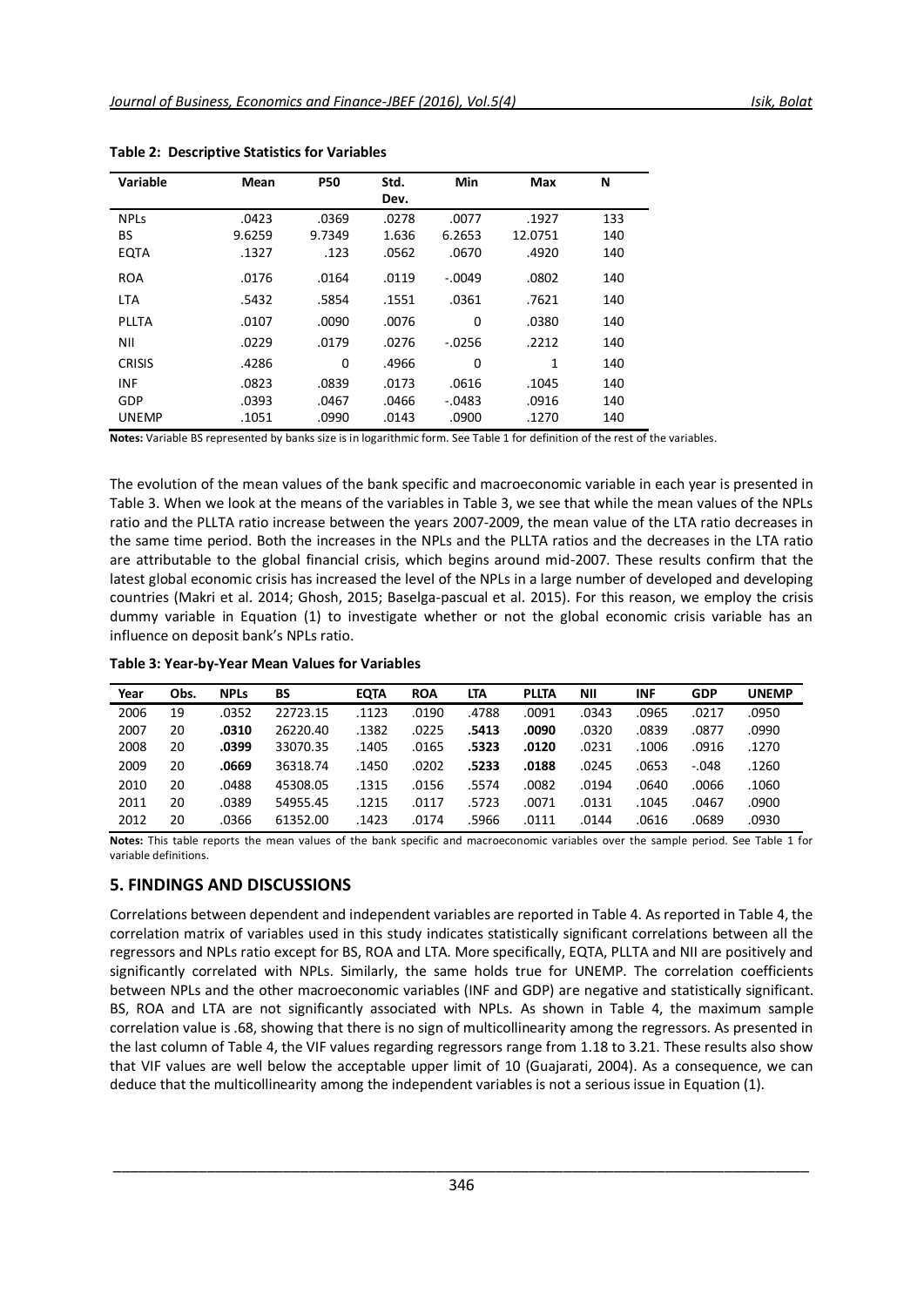| <b>Variables</b> | 1       | $\overline{2}$ | 3       | 4       | 5       | 6       | 7      | 8      | 9      | 10      | 11 | <b>VIF</b> |
|------------------|---------|----------------|---------|---------|---------|---------|--------|--------|--------|---------|----|------------|
| $(1)$ NPLs       | 1       |                |         |         |         |         |        |        |        |         |    |            |
| $(2)$ BS         | $-.16$  | 1              |         |         |         |         |        |        |        |         |    | 1.95       |
| $(3)$ EQTA       | $.26*$  | $-.49*$        | 1       |         |         |         |        |        |        |         |    | 1.50       |
| $(4)$ ROA        | $-.05$  | $.25*$         | $.35*$  | 1       |         |         |        |        |        |         |    | 1.91       |
| $(5)$ LTA        | $-.04$  | .13            | $-.30*$ | $-.27*$ | 1       |         |        |        |        |         |    | 1.18       |
| (6) PLLTA        | $.50*$  | .01            | $-.06$  | $-.07$  | $.34*$  | 1       |        |        |        |         |    | 1.93       |
| $(7)$ NII        | $.26*$  | $-.25*$        | $.68*$  | $.60*$  | $-.36*$ | $-.02$  | 1      |        |        |         |    | 1.69       |
| (8) CRISIS       | .10     | $-.16$         | $-.01$  | .15     | $-.11$  | $-.08$  | $.19*$ | 1      |        |         |    | 3.19       |
| $(9)$ INF        | $-.19*$ | $-.05$         | $-.01$  | .12     | $-.001$ | $-.22*$ | .10    | .05    | 1      |         |    | 1.44       |
| $(10)$ GDP       | $-.34*$ | $-.03$         | $-.12$  | .04     | $-.01$  | $-.28*$ | .07    | .08    | $.43*$ | 1       |    | 1.71       |
| (11) UNEMP       | $.26*$  | $-.10$         | .12     | $.18*$  | $-.03$  | .13     | .11    | $.73*$ | $-.12$ | $-.28*$ | 1  | 3.21       |

| Table 4: Correlation Coefficients and Variance Inflation Factor (VIF) Values |  |  |  |  |  |  |
|------------------------------------------------------------------------------|--|--|--|--|--|--|
|------------------------------------------------------------------------------|--|--|--|--|--|--|

**Notes**: Correlation coefficients of variables are significant at the 5% level or better. See Table 1 for variable definitions.

The results obtained from the traditional panel data models, i.e., the pooled-OLS, fixed-effects and random effects models are shown in Table 5. According to the results obtained from F-test, Breusch–Pagan's Lagrange multiplier (LM) test and Hausman specification test reported at the bottom of Table 5, fixed effects (FEs) estimator is preferred over random effect (REs) estimator and our model specified in Equation (1) is interpreted by using fixed effect (FEs) estimator. In Table 5 we report the coefficients of the explanatory variables and the corresponding t-statistics. We check the econometric properties of our specification in advance and report heteroskedasticity and autocorrelation consistent t-statistics on account of the existence of heteroscedasticity and autocorrelation.

According to the findings of empirical estimation of Eq. (1), bank capital (EQTA) has a positive impact on the rate of the NPLs in Turkish banks. In other words, higher capital ratio is related to higher rate of NPLs. We do not find evidence supporting Berger and DeYoung (1997)'s "moral hazard argument" that banks with thinner capital engage in more risky lending, resulting in an increase in the NPL ratio. This finding can attribute to the influence of regulatory pressure on the minimum level of Turkish banks' capital. The positive relationship between the EQTA and the NPLs rate is similar to previous banking studies (e.g., Ghosh 2015, Curak et al. 2013 and Godlewski, 2004). This result, however, is different from the findings of Abdioglu and Aytekin (2016), Ashraf et al. (2016), Bardhan and Mukherjee (2016) and Marki et al. (2014).

Regarding the relationship between ROA as a measure of bank profitability and the level of the NPLs ratio, it is negative and statistically significant at the 5% level. The negative sign of the ROA variable in the regression Equation (1) can be explained by the risk-taking behavior of banks' management. That is, banks with higher profitability ratios have less incentive to engage in more risky lending than the optimal level, which in turn results in lower non-performing loans rate. In case of Turkish banks, this finding supporting "bad management argument" that there is a negative association between past profitability and the NPLs are consistent with prior empirical results of Bardhan and Mukherjee (2016) for Indian banking system, Yagcilar and Demir (2015) for Turkish banking sector, Ghosh (2015) for the US banking sector, Baselga-Pascualet al. (2015) for European banking sector, Curak et al. (2013) for Southeastern European banking systems, Marki et al. (2014) for Eurozone's banking systems, Louzis et al. (2012) for Greek banking sector, Dimitrios et al. (2016) for euro-area banking system, Messai and Jouini (2013) for Italy, Greece and Spain and Boudriga et al. (2010) for commercial banks from 12 MENA countries.

The loan loss provisions ratio (PLLTA), which reflects asset quality and credit risk of deposit banks and defined as provisions for loan losses over total assets, has a positive and significant influence on the NPLs rate at the 10% level. The possible explanation for this result is that banks with poor credit quality could increase risk level of loan portfolio in their balance sheets. This estimation confirms the results obtained from prior banking studies (e.g., Boudriga et al., 2009; Chaibi and Ftiti, 2015; Ghosh, 2015; Messai and Jouini, 2013; among others).

Concerning the association between revenue diversification (NII) and nonperforming loans ratio, it is negative and significant at the 10% level. This means that a higher revenue diversification rate significantly contributes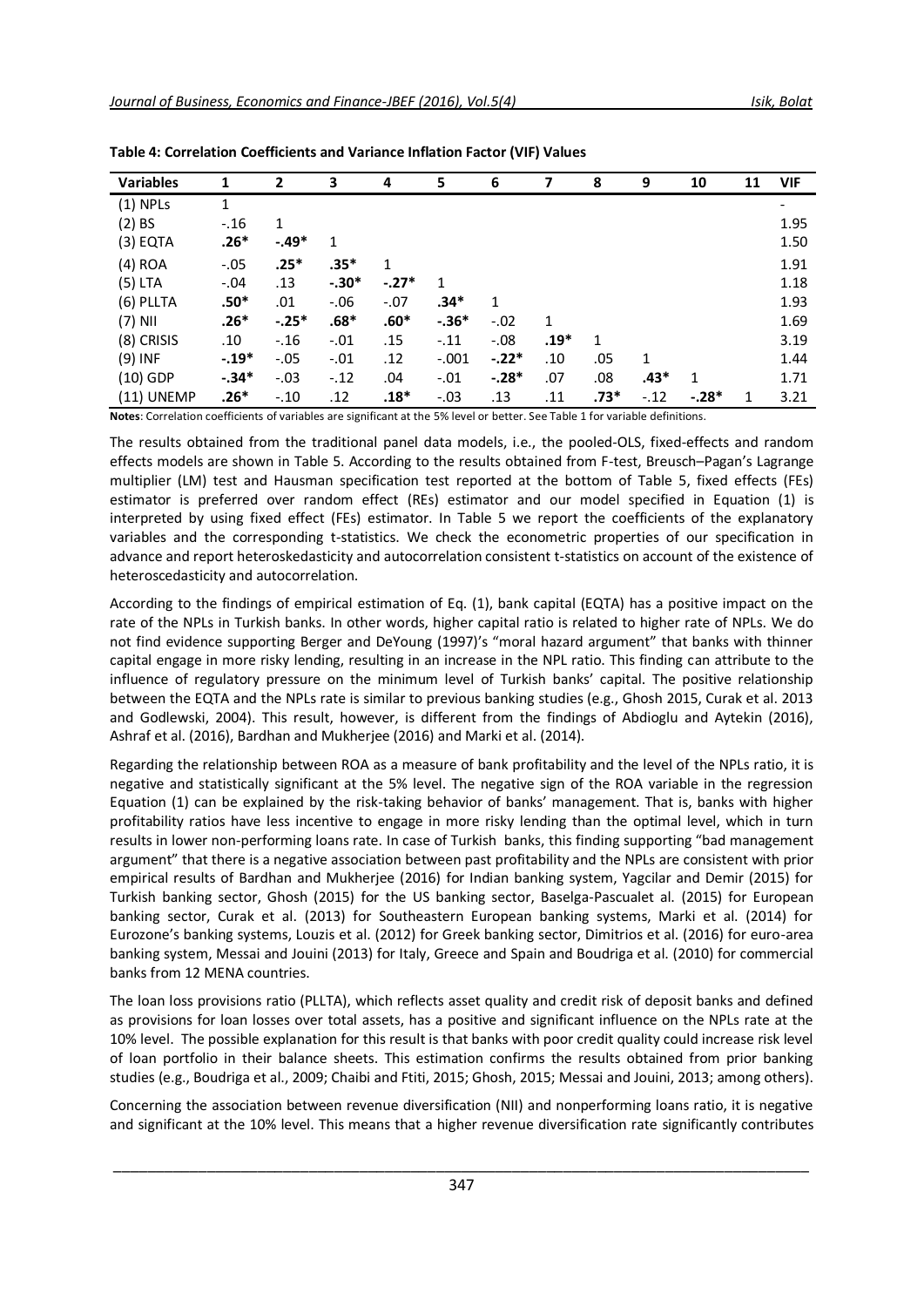to lower the NPLs ratio. The negative impact of bank revenue diversification on the NPLs rate of banks allows us to accept Hu, Yang and Yung-Ho (2004)'s "diversification hypothesis" that less diversified banks have to rise the riskiness of their loan portfolio to generate profit, leading to an increase in the rate of NPLs. In terms of sign of this variable, the estimation result obtained is similar to the findings of Ghosh (2015) and Hu, Yang and Yung-Ho (2004), but different from the studies of Louzis et al. (2012) and Chaibi and Ftiti (2015).

|                              | Pooled OLS   |         | <b>REs</b>   |         | <b>FEs</b>    |         |  |
|------------------------------|--------------|---------|--------------|---------|---------------|---------|--|
| <b>Explanatory variables</b> | Coefficient  | t-Stat  | Coefficient  | z-Stat  | Coefficient   | t-Stat  |  |
| <b>BS</b>                    | $-.0011$     | $-0.39$ | .0028        | 1.22    | .0092         | 1.45    |  |
| <b>EQTA</b>                  | .06987       | 0.67    | $.2229*$     | 1.85    | $.2607*$      | 1.94    |  |
| <b>ROA</b>                   | $-.2251$     | $-0.63$ | $-.5372**$   | $-2.19$ | $-.5259**$    | $-2.24$ |  |
| LTA                          | $-0.0269$    | $-0.76$ | .0088        | .53     | .0237         | 0.68    |  |
| PLLTA                        | 1.3155***    | 3.00    | $.7207**$    | 2.49    | .7769*        | 1.85    |  |
| <b>NII</b>                   | .3006        | 0.75    | $-1273$      | $-0.63$ | $-.2508*$     | $-1.98$ |  |
| <b>CRISIS</b>                | .0005        | 0.07    | $.0083*$     | 1.72    | $.014**$      | 2.17    |  |
| <b>INF</b>                   | .0526        | 0.58    | .0373        | .47     | .04465        | .56     |  |
| GDP                          | -.1452***    | $-3.12$ | $-.1404***$  | $-3.56$ | $-.1326***$   | $-3.48$ |  |
| <b>UNEMP</b>                 | .1989        | 1.52    | .1514        | 1.50    | .0859         | .85     |  |
| Constant                     | .0239        | 0.62    | $-0.0296$    | $-1.14$ | $-.0994$      | $-1.30$ |  |
| Results of diagnostic test   |              |         |              |         |               |         |  |
| F-test                       |              |         |              |         | 11.54(.0000)  |         |  |
| Breusch-Pagan LM test        |              |         | 67.79(.0000) |         |               |         |  |
| Hausman test                 |              |         |              |         | 13.87(0.0312) |         |  |
| Autocorrelation              |              |         |              |         | 14.414(.0013) |         |  |
| Heteroscedasticity           |              |         |              |         | 51.02(.0001)  |         |  |
| Adj. $R^2$                   | 0.3277       |         | 0.2735       |         | 0.5420        |         |  |
| <b>F-statistics</b>          | 13.50(.0000) |         |              |         | 9.41(.0000)   |         |  |
| Wald chi-squared             |              |         | 94.34(.0000) |         |               |         |  |
| Observations                 | 114          |         | 114          |         | 114           |         |  |
| Banks in sample              | 19           |         | 19           |         | 19            |         |  |

### **Table 5: Results of Panel Data Analysis**

Notes: This table reports the determinants of the NPLs of Turkish banks over the period 2006-2012 using the traditional panel data estimators. Dependent variable is the ratio of non-performing loans to total loans. See Table 1 for definitions of the independent variables. The values in parentheses are probability values. All bank-specific indicators are lagged by one year to cope with endogeneity issue in our model specified in Eq. (1) and \*\*\*, \*\*, and \* indicate significance levels at 10, 5, and 1%, respectively.

When the analysis results are evaluated with regard macroeconomic indicators, we can say that economic growth (GDP) is the most essential factor in determining the NPLs rate of deposit banks in Turkey. According to the results, a 1% percent rise in economic growth lowers the NPL ratio approximately by 0.13%. The negative sign of this variable supports the findings of Kasman and Kasman (2015), Baselga-Pascualet al. (2015), Chaibi and Ftiti (2015); Makri et al. (2014); Nkusu, 2011; Castro (2013); Curak et al. (2013); among others. Finally, our results also reveal that NPLs ratio of deposit banks in Turkish banking system increases during the global economic crisis period. In other words, the crisis period covering the years 2008-2010 leads to a higher rate of non-performing loans. This finding is also in accordance with recent banking studies such as Us (2016), Kasman and Kasman (2015) and Castro (2013). Despite the fact that the effects of bank size (BS), loans-to-assets ratio (LTA), inflation rate (INF) and unemployment rate (UNEMP) on non-performing loans ratio are positive, the coefficients of these variables are statistically insignificant, implying that these variables have no effect on nonperforming loans ratio of deposit banks operating in Turkey during the sampling period.

# **6. CONCLUSION**

The influence of bank-specific and macroeconomic factors on non-performing loan (loans under follow-up) is a widely explored research object for researchers, regulatory authorities and policy makers in the wake of the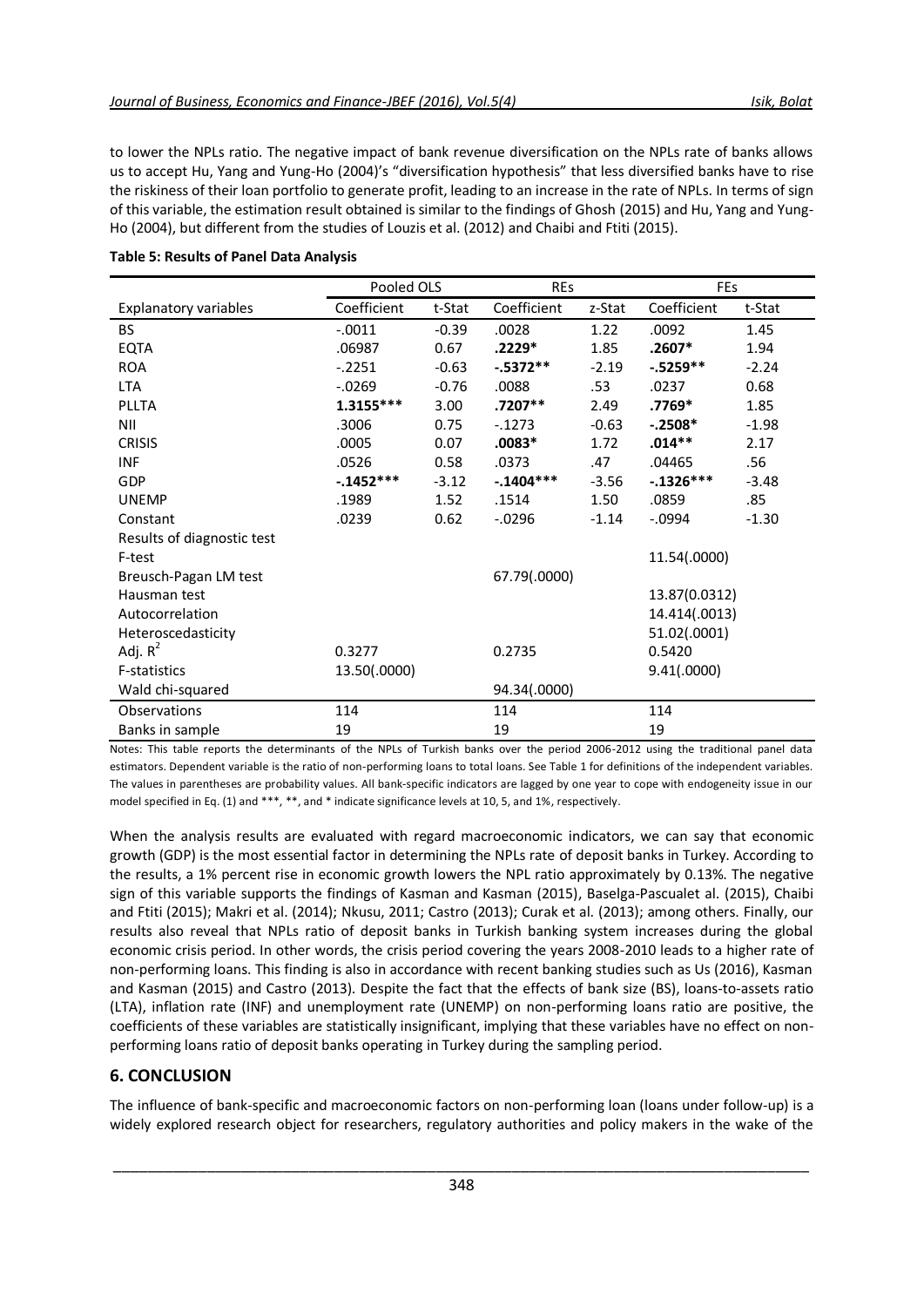latest global economic crisis. This paper investigates the factors affecting non-performing loans ratio of 20 deposit banks in Turkish banking sector covering the period from 2006 to 2012 using traditional panel data analysis such as pooled ordinary least square, random effects and fixed effects estimates.

Our main results indicate that: (i) solvency ratio has a positive impact on the NPLs ratio; (ii) profitability measured by net income-to-total assets has a negative impact on the NPLs ratio; (iii) loan loss provisions has a positive impact on the NPLs ratio; (vi) revenue diversification measured by non-interest income-to-total assets has a negative impact on the NPLs ratio; (v) economic growth rate has a negative impact on the NPLs ratio; (vi) NPLs ratio increases during latest global economic crisis period.

There are lots of empirical studies focuses their attention on the NPLs matter because of the fact that the rise of non-performing loans (NPLs) is a remarkable characteristic of financial crises. The determining the rise of NPLs percentage in the banking systems is a vital issue in order to maintain financial/loans stability for the banks. The last global financial turmoil has re-emphasized the importance of the banking system problems in most advanced economies as well as emerging market economies. Banking system has some structural weakness such as NPLs, hazardous banking applications, moral hazard, bad loans, bad management, skimping in the last decades. These problems can weaken the banking system and cause payment difficulties. NPLs, impaired bank assets and their macroeconomic effects are the heart of financial stability problems. Hence, the solution of these problems is required for sustainable macroeconomics view, rapid economic activity, high economic performance, the creation of new jobs, and healthy financial stability. Otherwise, potential risks in banking system may occur a fall in the economic growth, increases of unemployment, high prices in the economy and banking crisis in the end.

For future research, various macroeconomic and bank specific variables and different estimators could be employed to explore the association between these variables and non-performing loans of banks. First, the effect of these factors on NPLs can be analyzed in deeper form for deposit banks in Turkey. Second, it may be worth expanding on the study of credit risk by using different kind of econometrics methods for Turkey. The results could be debated in terms of the findings of prior banking studies and related hypotheses.

### **REFERENCES**

Abdioglu, N. & Aytekin, S. 2016, "Assessing the factors that impact non-performing loan ratio: an application on deposit banks by using dynamic panel data", *Journal of Business Research Turk*, vol. 8, no. 1, pp. 538-555.

Aiyar, S., Bergthaler, W., Garrido, J.M., Ilyina, A., Jobst, A., Kang, K., Kovtun, D., Liu, Y., Monaghan, D. & Moretti, M. 2015, "A strategy for resolving Europe's problem loans", *IMF Staff Discussion Note,* No. 15/19.

Ashraf, B.N., Arshad, S. & Hu, Y. 2016, "Capital regulation and bank risk-taking behavior: evidence from Pakistan", *International Journal of Financial Studies,* vol. 4, no.3, pp. 1-20.

Bardhan, S. & Mukherjee, V. 2016, "Bank-specific determinants of nonperforming assets of Indian banks", *International Economics and Economic Policy,* vol. 13, no.3, pp. 483–498.

Barseghyan, L. 2010, "Non-performing loans, prospective bailouts, and Japan's slow-down", *Journal of Monetary Economics,* vol. 57, no. 7, pp. 873–890.

Baselga-Pascual, L., Trujillo-Ponce, A. & Cardone-Riportella, C. 2015, "Factors influencing bank risk in Europe: evidence from the financial crisis",*North American Journal of Economics and Finance,* vol. 34, no. C, pp. 138–166.

Berger, A. & DeYoung, R. 1997, "Problem loans and cost efficiency in commercial banks", *Journal of Banking and Finance*, vol. 21, no. 6, pp. 849–870.

Bholat, D., Lastra, R., Markose, S., Miglionico, A. & Sen, K. 2016, "Non-performing loans: regulatory and accounting treatments of assets",*Bank of England Staff Working Paper*, No. 594.

Boudriga, A., Taktak, N.B. & Jellouli, S. 2009, "Bank specific, business and institutional environment determinants of nonperforming loans: evidence from MENA countries", *Economic Research Forum*, Working Paper 547.

Castro, V. 2013,"Macroeconomic determinants of the credit risk in the banking system: the case of the GIPSI", *Economic Modelling,* vol. 31, no. C, pp. 672-683.